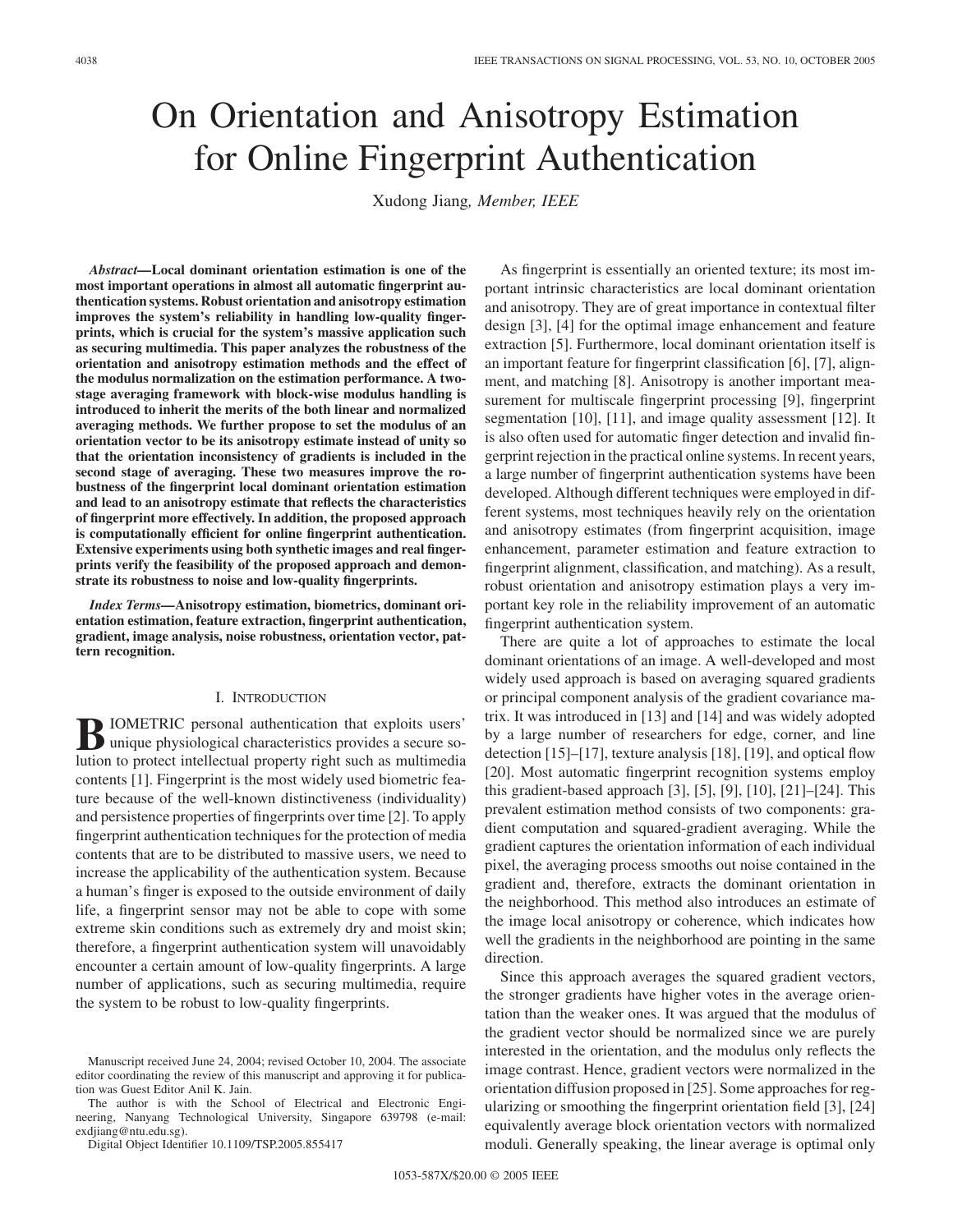to smooth out Gaussian additive noise. A fingerprint is often corrupted by non-Gaussian exclusive or impulsive-like noise. Some nonlinear methods are expected to perform better noise attenuation. Modulus normalization is a simple nonlinear method and is therefore suitable for the online system. However, its effect on noise attenuation needs to be thoroughly studied. Intuitively, modulus normalization can either suppress or amplify noise, depending on the type and level of the oriented pattern and noise. It is therefore of interest to investigate how to handle the modulus of an orientation vector for effective noise attenuation. Another interesting task is to explore the effectiveness of the anisotropy estimate in representing the fingerprint characteristics.

In this paper, we analyze the robustness of the gradient-based orientation and anisotropy estimation methods, as well as the effect of the modulus normalization of gradients on estimation performance. Based on the analysis, a two-stage averaging framework with block-wise modulus handling is introduced to inherit the merits of the both linear and normalized averaging methods in noise attenuation. Furthermore, we propose to set the modulus of an orientation vector to be its anisotropy estimate instead of unity so that the orientation inconsistency of the gradients is included in the second stage of averaging. These two measures enhance the noise robustness of the fingerprint local dominant orientation estimation. In addition, the proposed approach leads to an improved anisotropy estimate that is a useful feature for fingerprint segmentation and quality assessment. Extensive experiments using both synthetic images and real fingerprints verify the feasibility of the proposed approach and demonstrate its superiority to other conventional gradient-based orientation estimation approaches.

#### II. GRADIENT-BASED ORIENTATION ESTIMATION

A gradient-based method to estimate the local dominant orientations of an image was introduced in [13] and [14] and widely adopted by a large number of researchers for edge, corner, and line detection [16], [17], [26], texture analysis [18], [19], optical flow [20], and fingerprint recognition [3], [5], [9], [10], [21]–[24]. This method can be elegantly described by the principal component analysis (PCA) of the gradient covariance matrix.

#### *A. Orientation and Anisotropy Estimation by PCA*

Let  $f(x, y)$  be a bandlimited image that is differentiable everywhere. The gradient image is given by  $\nabla f(x,y) = [f_x(x,y), f_y(x,y)]$ , where  $f_x(x,y)$  and  $f_y(x,y)$ are the x- and y-differentials of image  $f(x, y)$ , respectively. The gradient covariance matrix of a region  $\Gamma$  is computed by

$$
C^{\Gamma} = \begin{bmatrix} S_{xx}^{\Gamma} & S_{xy}^{\Gamma} \\ S_{xy}^{\Gamma} & S_{yy}^{\Gamma} \end{bmatrix} = \frac{1}{N} \sum_{\Gamma} \nabla f(x, y)^{T} \nabla f(x, y) \tag{1}
$$

where N is the number of gradients in the estimation region  $\Gamma$ .

If the eigenvectors  $V_1$  and  $V_2$  of the gradient covariance matrix  $C^{\Gamma}$  have their corresponding eigenvalues  $\lambda_1$  and  $\lambda_2$  with  $\lambda_1 > \lambda_2$ , the dominant orientation of the image in the local estimation region  $\Gamma$  is the orientation of the eigenvector  $V_2$ , and the anisotropy estimate is given by

$$
Q^{\Gamma} = \frac{\lambda_1 - \lambda_2}{\lambda_1 + \lambda_2}.
$$
 (2)

## *B. Averaging Under Polar Coordinate System*

The above principal component analysis (PCA) of the gradient covariance matrix provides exactly the same results as the squared-gradient averaging method for the local dominant orientation and anisotropy estimation [23]. To facilitate the discussion of its noise robustness and the effect of the gradient modulus normalization on the estimation performance, we will express the squared-gradient averaging method under polar coordinate system. This also helps us to conduct our proposed approach, which improves noise robustness. For the symbolic simplicity, we replace the pixel index  $(x, y)$  with  $(t)$ .

Let us represent the gradient by a complex variable as  $\nabla f(t) = f_x(t) + j f_y(t)$ . The squared gradient can be, under the polar coordinate system, expressed as

$$
r(t)e^{j\varphi(t)} = f_x^2(t) - f_y^2(t) + 2jf_x(t)f_y(t)
$$
 (3)

with the modulus and angle calculated by

$$
r(t) = \sqrt{\left(f_x^2(t) - f_y^2(t)\right)^2 + 4(f_x(t)f_y(t))^2}
$$
  
=  $f_x^2(t) + f_y^2(t)$  (4)

$$
\varphi(t) = \angle \left[ f_x^2(t) - f_y^2(t), 2f_x(t)f_y(t) \right]. \tag{5}
$$

The average squared-gradient in the region  $\Gamma$  can be expressed as

$$
R^{\Gamma} e^{j\phi^{\Gamma}} = \frac{1}{N} \sum_{\Gamma} r(t) e^{j\varphi(t)}.
$$
 (6)

The modulus and angle of the average squared-gradient vector can be computed as

$$
R^{\Gamma} = \sqrt{\left(S_{xx}^{\Gamma} - S_{yy}^{\Gamma}\right)^2 + 4\left(S_{xy}^{\Gamma}\right)^2}
$$
\n
$$
R^{\Gamma} = \sqrt{\left[S_{xx}^{\Gamma} - S_{yy}^{\Gamma}\right]^2}
$$
\n(7)

$$
\phi^{\Gamma} = \angle \left[ S_{xx}^{\Gamma} - S_{yy}^{\Gamma}, 2S_{xy}^{\Gamma} \right] \tag{8}
$$

where  $S_{xx}^{\Gamma}$ ,  $S_{yy}^{\Gamma}$ , and  $S_{xy}^{\Gamma}$  are computed by (1).

The estimated local dominant orientation of the region  $\Gamma$  is perpendicular to  $\phi^{\Gamma}/2$ , which is the same as the angle of the eigenvector of  $C^{\Gamma}$ , which corresponds to the smaller eigenvalue. It is not difficult to obtain the anisotropy estimate as

$$
Q^{\Gamma} = \frac{R^{\Gamma}}{\frac{1}{N} \sum_{\Gamma} r(t)}.
$$
\n(9)

We see from (9) that the anisotropy estimate is measured by the modulus of the average squared-gradient divided by the average modulus of the squared gradients. If all gradients are pointing in exactly the same direction,  $Q^{\Gamma}$  reaches 1. The uniform distribution of gradients in all orientations or in orthogonal orientations results in a  $Q^{\Gamma}$  value of 0.

From (6), both the modulus and the angle of the squared gradient are incorporated in the averaging that will affect the estimation result. The stronger gradients have higher votes in the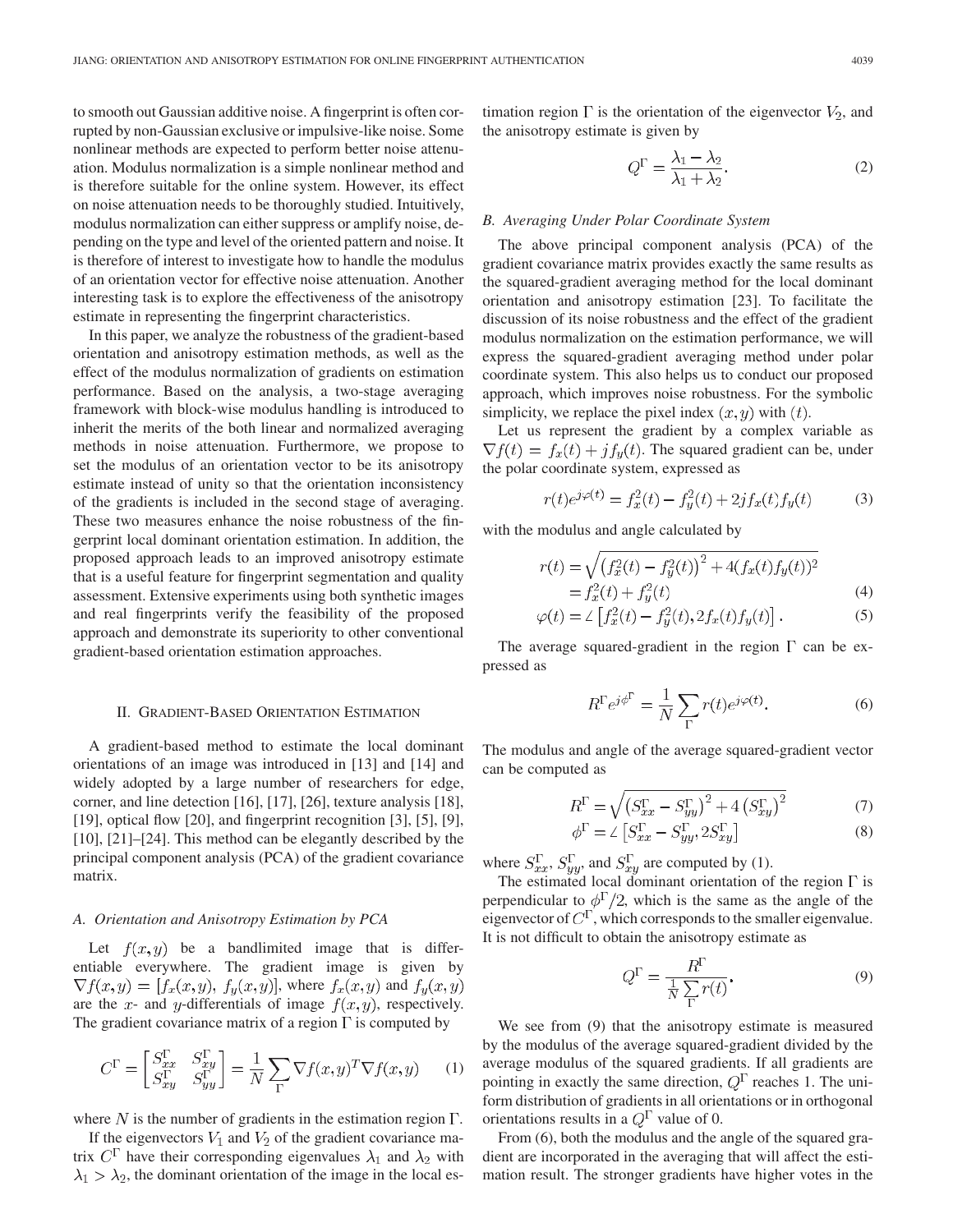averaging process than the weaker ones. The argument is then if we should normalize the gradient modulus before averaging (6). Although the anisotropy estimate (9) is normalized to  $[0,1]$ by the average modulus of gradients in the estimation region, the stronger gradients within the estimation region  $\Gamma$  still have higher votes in the anisotropy estimate than the weaker ones. Therefore, it is of great interest to explore the characteristics of the orientation and anisotropy estimates with and without modulus normalization.

## III. ROBUST ESTIMATION BY MODULUS HANDLING

# *A. Noise-Corrupted Gradient Image Modeling*

We model the noise corrupted image as

$$
f(t) = \begin{cases} c(t)s(t) + n(t), & \text{with prob. } p \\ m(t), & \text{with prob. } 1 - p \end{cases}
$$
 (10)

where  $s(t)$  is the oriented pattern (signal), and  $n(t)$  and  $m(t)$  are additive and exclusive (or called impulsive) noise, respectively. The nonconstant variable  $c(t)$  reflects the image contrast inconsistency. Fig. 1 shows a portion of a real fingerprint. If the signal pattern is modeled by the white and black lines in Fig. 1, there is noise  $n(t)$  added to most pixels of ridges and noise  $m(t)$  (the ridge break) replacing the signal pattern. The varying contrast  $c(t)$  is also shown in Fig. 1.

From (10), the gradient image can be expressed as

$$
\nabla f(t) = \begin{cases} c(t)\nabla s(t) + \nabla n(t), & \text{with prob. } p\\ \nabla m(t), & \text{with prob. } 1 - p. \end{cases}
$$
 (11)

We ignore the item of the derivative of  $c(t)$  in (11) since it is usually very small due to the slow change of  $c(t)$ .

In most practical fingerprint images, not every pixel is added by noise  $n(t)$ , or the additive noise of some pixels are so small that it can be ignored. The fingerprint signal pattern  $s(t)$  usually produces strong gradients on the edges between ridges and valleys and almost zero gradients within them, especially for images obtained by solid-state (silicon) sensors, where  $s(t)$  can be modeled by the white and black lines with corresponding constant gray levels. Gradients within ridges and valleys are therefore contributed mainly by noise, and noise  $n(t)$  usually gives an ignorable contribution to gradients on the edges between the ridges and valleys. For a signal pattern  $s(t)$  that has sinusoidal shape, the modulus of its gradient varies periodically between the maximum and zero. Gradients are thus usually contributed by the signal or the exclusive noise  $m(t)$  near the ridge-valley edges and by noise  $n(t)$  and  $m(t)$  within ridges and valleys. Therefore, we can separate the gradients of additive noise  $\nabla n(t)$ from the the signal gradients for most practical fingerprint images. The squared gradient image can be modeled as

$$
r(t)e^{j\varphi(t)} = \begin{cases} d(t)r_s(t)e^{j\varphi_s(t)}, & \text{with prob. } p'\\ r_n(t)e^{j\varphi_n(t)}, & \text{with prob. } p - p'\\ r_m(t)e^{j\varphi_m(t)}, & \text{with prob. } 1 - p \end{cases}
$$
 (12)

where  $d(t) = c^2(t)$ , and  $r_s(t)$ ,  $r_n(t)$ , and  $r_m(t)$  are the squared gradient amplitudes of  $s(t)$ ,  $n(t)$ , and  $m(t)$ , respectively. p' is the probability of the significant gradient of  $s(t)$  and  $p' \leq p$ . If  $s(t)$  is a pattern of white and black lines, p' is the probability of the nonzero gradient of  $s(t)$ .



Fig. 1. Portion of real fingerprint showing additive noise  $n(t)$ , exclusive noise  $m(t)$ , and the nonconstant contrast  $c(t)$ .

#### *B. Problems of Linear and Normalized Averages*

To explore problems of linearly averaging the squared gradients and study the pros and cons of the gradient modulus normalization, we change the squared gradient average (6) into a more general weighted average and partition the sum into three items according to (12) as

$$
R_w^{\Gamma} e^{j\phi_w^{\Gamma}} = \frac{1}{N} \left( \sum_{\Omega_s} w(t) d(t) r_s(t) e^{j\varphi_s(t)} + \sum_{\Omega_n} w(t) r_n(t) e^{j\varphi_n(t)} + \sum_{\Omega_m} w(t) r_m(t) e^{j\varphi_m(t)} \right)
$$
(13)

where  $\Omega_s \cup \Omega_n \cup \Omega_m = \Gamma$ . The orientation estimate is

$$
\Theta_w^{\Gamma} = \frac{\phi_w^{\Gamma}}{2} + \frac{\pi}{2}
$$
 (14)

and the anisotropy estimate is given by

$$
Q_w^{\Gamma} = \frac{R_w^{\Gamma}}{\frac{1}{N} \sum_{\Gamma} w(t)r(t)}.
$$
\n(15)

From  $(13)$ – $(15)$ , the orientation and anisotropy estimates with the linear average denoted by  $\Theta_1^{\Gamma}$  and  $Q_1^{\Gamma}$  are obtained by  $R_1^{\Gamma}e^{j\phi_1^{\Gamma}}$  with  $w(t) = 1$ , and those with the gradient-normalized average denoted by  $\Theta_{r}^{\Gamma}$  and  $Q_{r}^{\Gamma}$  are obtained by  $R_{r}^{\Gamma}e^{j\phi_{r}^{\Gamma}}$ with  $w(t) = 1/(r(t) + \epsilon)$ , where  $\epsilon$  is the smallest positive floating-point number in the computer to handle the  $0/0$  condition. Generally speaking, normalization of the gradient modulus suppresses the larger gradients and amplifies the smaller ones.

For the oriented texture such as the fingerprint, the important information is contained in the orientation, rather than in the brightness and contrast values. More generally, the fingerprint image consists of ridge- and valley-curves rather than straight lines in the estimation region. This results in  $\varphi_s(t)$  not being a constant in the estimation region  $\Gamma$ . The desired dominant orientation estimate should capture the orientation of the curve at the center of the region  $\Gamma$  or some kind of mean of the "signal" orientation distribution (*note*: not the mean of the orientation vectors). The varying  $r_s(t)$  does not affect the orientation estimation much as  $r_s(t)$  varies periodically, and the estimation region  $\Gamma$  usually captures four to six periods of  $r<sub>s</sub>(t)$  (two to three ridge/valley periods). However, the nonconstant value of  $d(t)$  in (13) may result in an estimate  $\Theta_1^1$ that deviates from the desired orientation. In this case, modulus normalization will produce a more accurate or more reasonable orientation estimate  $\Theta_r^{\Gamma}$ . Fig. 2(a) shows a noise-free oriented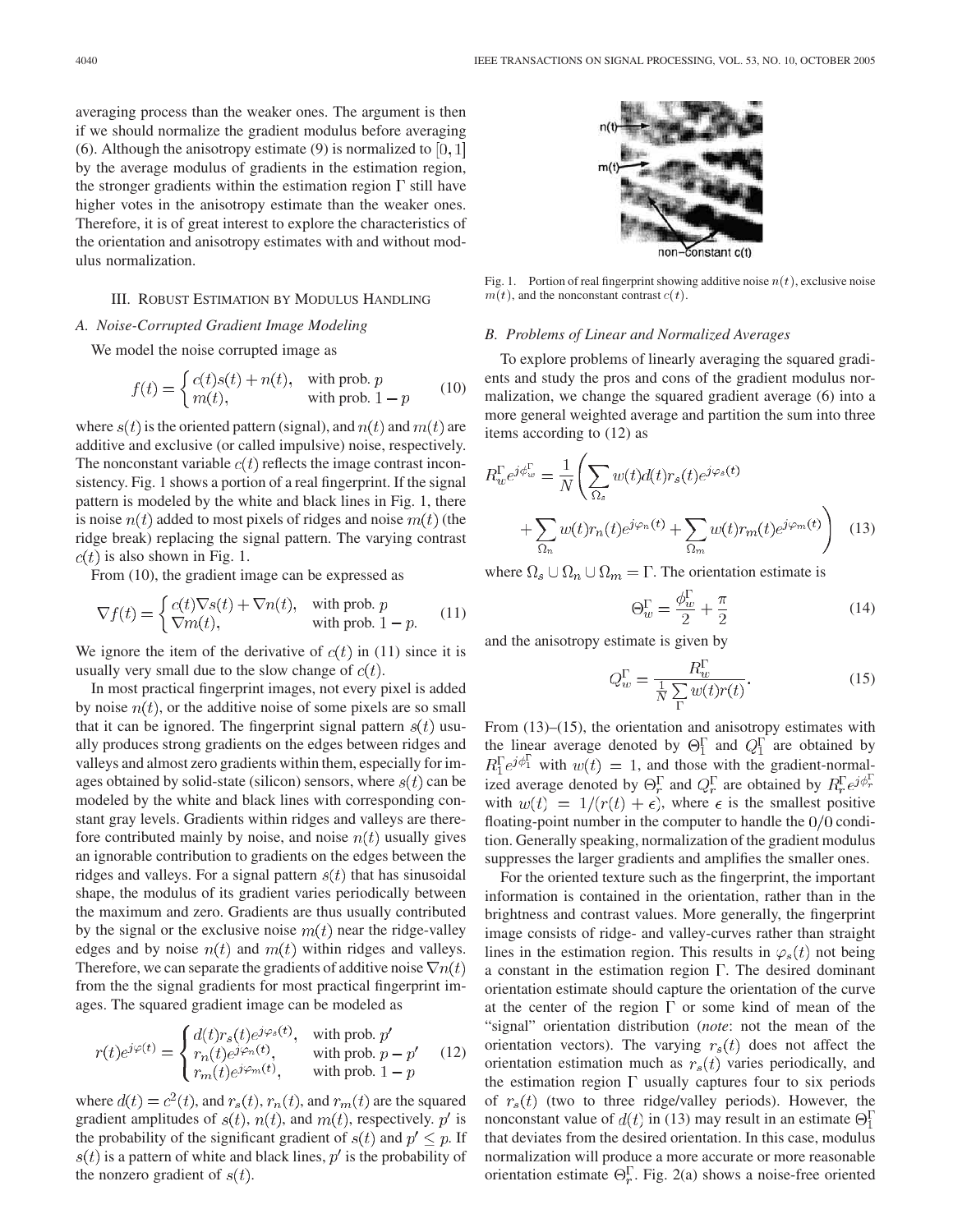

Fig. 2. Curvy oriented patterns with (a) constant and (b) varying contrasts.



Fig. 3. Two sample-oriented patterns with 10% of the pixels corrupted by noise with gray level (a) half and (b) double of that of the "signal" pattern.

pattern of size  $27 \times 27$  pixels with  $n(t) = 0$ ,  $p = 1$ , and  $c(t) = 1$ . The signal pattern is a portion of a sinusoidal circle  $s(t) = \sin(0.2\pi\sqrt{x^2 + (y + 27)^2})$  with  $t = (0,0)$  at the image center point. The desired orientation is  $0^\circ$ . Indeed, the orientation estimation with (13) and (14) produces  $\Theta_1^{\Gamma} = 0^{\circ}$ and  $\Theta_r^{\Gamma} = 0^{\circ}$ . Note that in all tests of computing the orientation estimate in this paper, we use a  $3 \times 3$  Sobel operator to produce the gradient and set  $\Gamma = 25 \times 25$ . If we add a varying contrast  $c(t) = \tanh(-0.35x) + 1.3$  in the estimation region, as shown in Fig. 2(b), the orientation estimation with (13) and (14) leads to  $\Theta_1^{\Gamma} = 13.4574^{\circ}$  and  $\Theta_r^{\Gamma} = 0.7690^{\circ}$ . This example clearly shows the benefit of the modulus normalization in solving the contrast inconsistency problem.

It is well known that the sum of two vectors points to an orientation closer to the vector with a larger modulus than the one with a smaller modulus. Based on the noise gradient model  $(12)$ and the squared gradient average model (13), if noise gradients are weaker than those of the signal, the normalized average amplifies noise gradients and, therefore, results in a larger estimation error than the linear average. However, the orientation estimation will benefit from the normalization if noise gradients are stronger than those of the signal. Fig. 3(a) and (b) show two samples of oriented image of size  $252 \times 252$  with 10% of the pixels corrupted by exclusive oriented noise  $m(t)$ ,  $1 - p = 0.1$ ,  $n(t) = 0$ , and  $c(t) = 1$ . The signal pattern  $s(t)$  consists of alternate circle ridges and valleys of width 6 with respect to the constant gray levels. Noise is simulated by random oriented lines that are 1 pixel in width and 5 pixels in length. The image is divided into 100 nonoverlapping local estimation regions. For the noise-free pattern  $(p = 1)$ ,  $\Theta_1^{\Gamma}$  and  $\Theta_r^{\Gamma}$  achieve the average absolute errors of  $1.0714^{\circ}$  and  $2.1871^{\circ}$ , respectively. We see that the linear average results in smaller estimation bias than the normalized average. We generate 20 noisy image samples  $(1-p=0.1)$  with independent random noise and estimate their



Fig. 4. Two  $27 \times 27$  image blocks where six noise pixels with a gray value of 0 are injected in (a) a noise-free oriented pattern with gray level 223/255 and (b) a noise pattern with gray level uniformly distributed in  $[235 255]$ .

local dominant orientations of all estimation regions (2000 estimates altogether). By setting the noise gray level, half of the signals, as shown in the sample image Fig. 3(a),  $\Theta_1^{\Gamma}$ , and  $\Theta_r^{\Gamma}$ , result in the average absolute errors of 1.4023° and 2.2521°, respectively. However, by setting the noise gray level to twice the signal's, as shown in the sample image Fig. 3(b), they increase to  $3.3551^\circ$  and  $2.7686^\circ$ , respectively. This example clearly shows the pros and cons of the modulus normalization.

To study the effect of modulus normalization on the anisotropy estimate, we first see the anisotropy estimation results of the two examples in Fig. 2. The anisotropy estimates computed by (13) and (15) are  $Q_1^{\Gamma} = 0.8501$  and for Fig. 2(a). No remarkable difference is seen. A smaller anisotropy estimate is expected to reflect the lower quality of Fig. 2(a) than Fig. (b). This is true in the case of normalization  $(Q_r^{\Gamma})$  decreases to 0.6451) but not true in the case of linear average. ( $Q_1^{\Gamma}$  increases to 0.9139.) Indeed,  $Q_1^{\Gamma}$  may have a serious problem in some cases as the stronger gradients have higher votes in the average. Fig. 4(a) shows an oriented pattern of size  $27 \times 27 = 729$  pixels, where only six pixels (less than 1%) are corrupted by strong noise. If these six pixels are not corrupted, we have  $Q_1^{\Gamma} = Q_r^{\Gamma} = 1$ . If the six corrupted pixels have a gray level of zero and the ridge and valley of the oriented pattern have the gray levels of 223 and 255, respectively, as shown in Fig. 4(a),  $Q_1^{\Gamma}$  sharply decreases to 0.1117. On the other hand, a random noise pattern with the pixel gray level uniformly distributed between 235 and 255 plus six impulsive pixels of gray level of zero, as shown in Fig. 4(b), achieves a very high anisotropy estimate  $Q_1^{\Gamma} = 0.8643$ . This shows a serious defect of  $Q_1^{\Gamma}$  in the anisotropy measurement of a fingerprint where the information we want to capture should be represented by the majority of pixels rather than that represented by a few pixels with strong contrast. Gradient normalization leads to a much better anisotropy estimate with  $Q_r^{\Gamma} = 0.9667/0.0676$  for Fig.  $4(a)$  and  $(b)$ .

These two examples show that the anisotropy estimate with a normalized average reflects the characteristics of the oriented texture much better than that of linear average. However, this is not quite true for the oriented patterns in Fig. 3. The average values of  $Q_1^{\Gamma}$  and  $Q_r^{\Gamma}$  over the 2000 image blocks are 0.7692 and 0.5155 for Fig. 3(a) and 0.5035 and 0.4596 for Fig. 3(b), respectively. Both Fig. 3(a) and (b) have the same signal and noise patterns, but the noise level of Fig. 3(b) is four times higher than that of Fig. 3(a). The anisotropy estimate  $Q_1^{\Gamma}$  reflects this difference of image quality with the anisotropy difference of 0.2657 much better than  $Q_r^{\perp}$  with the anisotropy difference of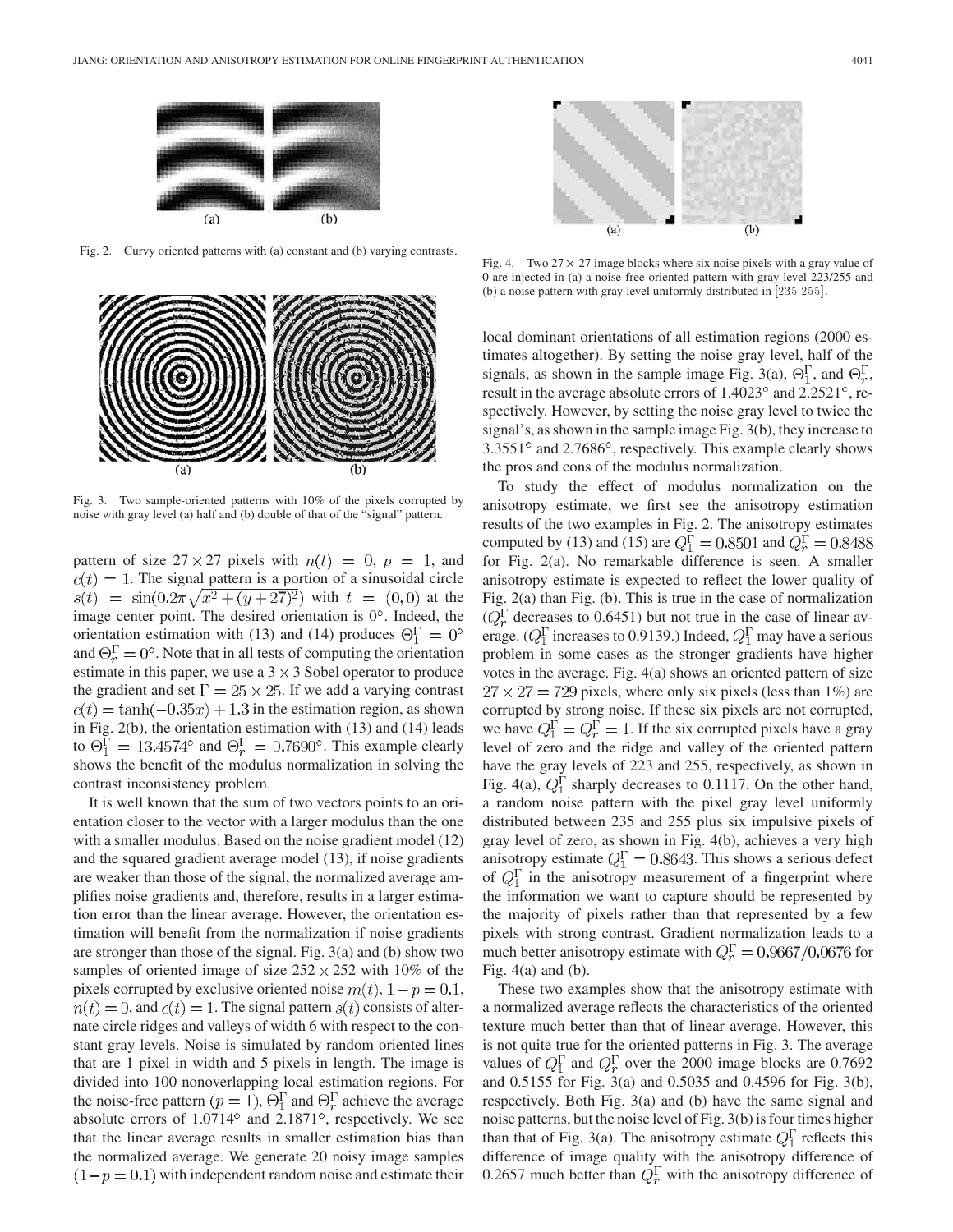

Fig. 5. Partial real fingerprint, the estimation region  $\Gamma$  (the largest square), and the 25 blocks  $\Lambda_k$  (the smallest squares).

only 0.0559. Note that both  $Q_1^{\Gamma}$  and  $Q_r^{\Gamma}$  have the same maximum and minimum values of 1 and 0.

## *C. Proposed Two-Stage Estimation Framework*

We studied the problems and defects of the both linear and gradient-normalized averaging methods in the local dominant orientation and anisotropy estimation. To find the solution of these problems, we first explore an estimation region  $\Gamma$  of a typical real fingerprint image, as shown in Fig. 5. We partition the estimation region  $\Gamma$  into small blocks  $\Lambda_k$ , where each block is supposed to capture at least a half period of fingerprint ridge and valley structure ( $\Lambda_k$  is supposed to cover at least a period of  $r_s(t)$ ), as shown in Fig. 5. The size of  $\Lambda_k$  can be determined by a ridge density estimation algorithm such as [27] or predetermined based on the prevalent fingerprint ridge-valley width.

From Fig. 5, we can see some useful phenomena:

- 1) Each small block contains a signal pattern, and weak noise is densely distributed in every small block, i.e., a large number of pixels in every small block contains weak noise.
- 2) Contrast inconsistency  $c(t)$  can be ignored within the small blocks, but it can have significantly different values in different blocks.
- 3) Strong oriented noise such as stroke noise usually sparsely occurs only in a small number of blocks.

Phenomena 1) and 2) teach us that we should linearly average the squared gradients within each block  $\Lambda_k$  to smooth weak noise more effectively. The linear average on  $\Lambda_k$  produces the dominant orientation and anisotropy estimates of block  $\Lambda_k$ . Based on phenomena 2) and 3), we should normalize moduli of the dominant orientation vectors of blocks  $\Lambda_k$  to suppress the possible strong noise and solve the contrast inconsistency problem  $c(t)$  before further averaging them over the set  $\Gamma^{\Lambda}$ . Set  $\Gamma^{\Lambda}$  represents the same geometric window as  $\Gamma$ , whereas its elements are not the pixel indexes  $t$  but the block indexes  $k$ . Therefore, an improved averaging framework can be formulated as

$$
R_{w\Lambda}^{\Gamma}e^{j\phi_{w\Lambda}^{\Gamma}} = \frac{1}{N} \sum_{k \in \Gamma^{\Lambda}} w(k) \sum_{t \in \Lambda_k} r(t) e^{j\varphi(t)}.
$$
 (16)

From (7), the modulus normalization of the orientation vector of block  $\Lambda_k$  is implemented by setting the weights in (16) as

$$
w(k) = \frac{1}{R_1^{\Lambda_k} + \epsilon} = \frac{1}{\sqrt{\left(S_{xx}^{\Lambda_k} - S_{yy}^{\Lambda_k}\right)^2 + 4\left(S_{xy}^{\Lambda_k}\right)^2 + \epsilon}}.
$$
\n(17)

The resulting orientation and anisotropy estimates by (16) and (17) are denoted by  $\Theta_{R\Lambda}^{\Gamma}$  and  $Q_{R\Lambda}^{\Gamma}$ , respectively. This average framework consists of two stages: The first one linearly averages gradients within each small block to produce block-dominant orientation vectors  $R_1^{\Lambda_k} e^{j \phi_1^{\Lambda_k}}$ , and the second one averages the normalized orientation vectors throughout all blocks  $\Lambda_k$  to produce the final dominant orientation vector of the estimation region  $\Gamma$ . Compared with the linear and gradient-normalized averages, this block-wise normalization framework more effectively smooths out mixed weak Gaussian-like and strong impulsive-like noise and solves the contrast inconsistency problem. Keeping in mind that a heavily corrupted image block could be due to the strong (in amplitude) and/or dense (in occurrence) noise in that block, this block-wise normalization can also suppress dense noise in some blocks, whereas gradient normalization can only suppress strong noise of some gradients.

# *D. Proposed Modulus Handling of the Block Orientation Vector*

The modulus normalization of the block orientation vector brings one problem. It ignores the orientation inconsistency of gradients within the block  $\Lambda_k$  by setting the vector moduli of all blocks to unity in (16) for the second stage of the average. A nearly isotropic block caused by heavy noise, regardless of its contrast, produces an orientation vector with a very small modulus. This very small modulus will be greatly amplified by the normalization, which could lead to a larger error of the orientation estimate  $\Theta_{R\Lambda}^{\Gamma}$  than  $\Theta_{1}^{\Gamma}$  and  $\Theta_{r}^{\Gamma}$ . In addition, the anisotropy estimate  $Q_{RA}^{\Gamma}$  reflects only the interblock orientation inconsistency, ignoring the intrablock ones.

Recalling that we average vectors rather than scalars, noise in a block may not only increase the modulus of the orientation vector of that block but also decrease it, depending on the noise levels and orientations relative to those of the signal pattern. In the second stage of the average, smaller  $R_1^{\Lambda_k}$  caused by lower contrast or weak or sparse noise should be amplified, but that caused by the inconsistency of gradient orientations within  $\Lambda_k$  should not; for larger  $R_1^{\Lambda_k}$  caused by high contrast, strong or dense noise should be suppressed, but that caused by the good consistency of gradient orientations within  $\Lambda_k$  should not. Therefore, instead of normalizing the modulus, we set it to be the block's anisotropy estimate  $Q_1^{\Lambda_k}$  for the second stage of average as

$$
R_{Q\Lambda}^{\Gamma}e^{j\phi_{Q\Lambda}^{\Gamma}} = \frac{1}{M} \sum_{k \in \Gamma^{\Lambda}} Q_{1}^{\Lambda_{k}} e^{j\phi_{1}^{\Lambda_{k}}} \tag{18}
$$

where M is the number of blocks  $\Lambda_k$  in the estimation region  $\Gamma$ . From (6) and (9), we have

$$
R_1^{\Lambda_k} e^{j\phi_1^{\Lambda_k}} = \frac{1}{L} \sum_{\Lambda_k} r(t) e^{j\varphi(t)} \tag{19}
$$

and

$$
Q_1^{\Lambda_k} = \frac{R_1^{\Lambda_k}}{\frac{1}{L} \sum_{\Lambda_k} r(t)}\tag{20}
$$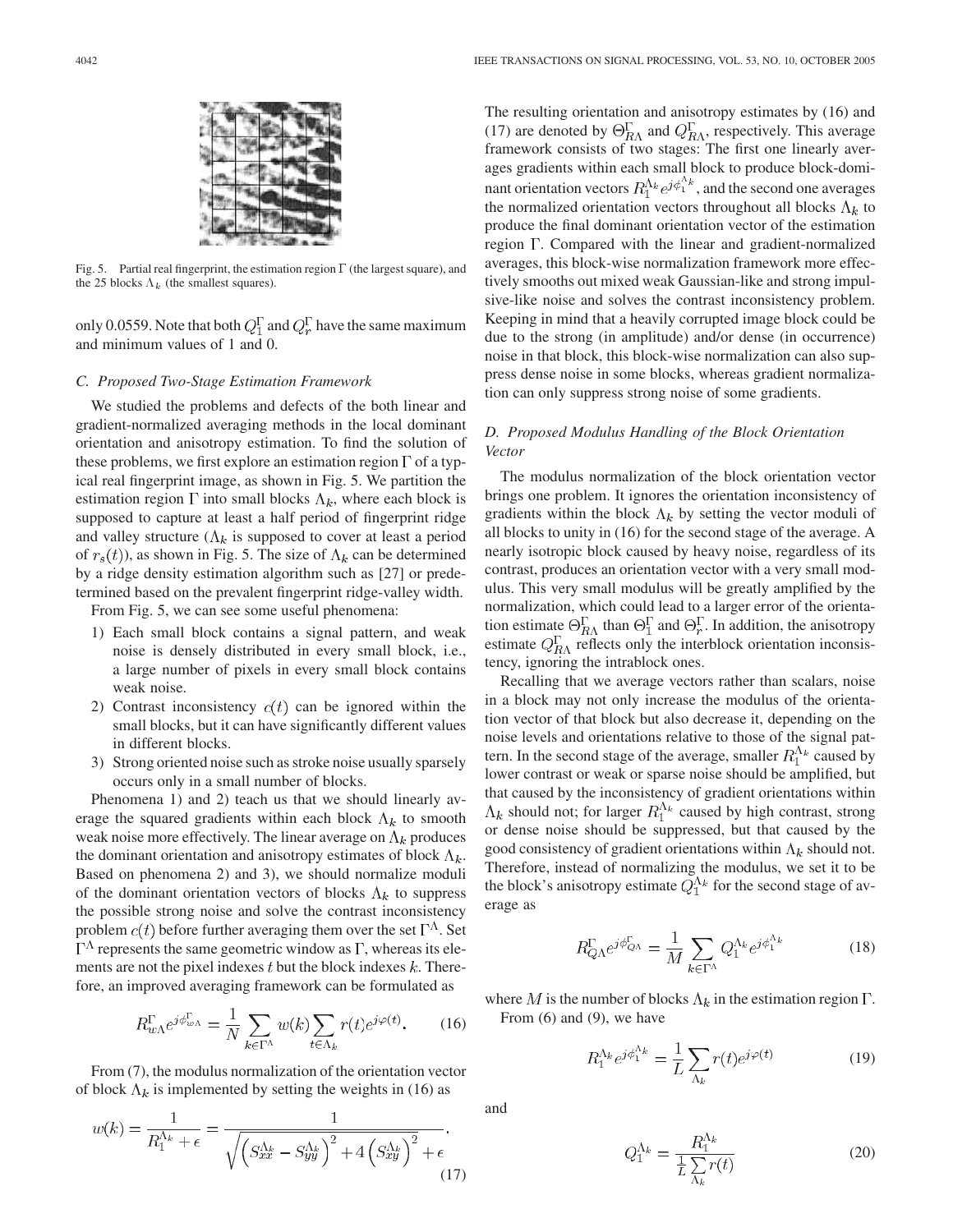- 1) Compute the gradients  $\nabla f(t)$  at all pixels t of a fingerprint (simple Sobel operator is used in our experiments)
- 2) Divide the fingerprint image into non-overlapping blocks  $\Lambda_k$  (of size  $5 \times 5$  pixels in our experiments) and compute the gradient covariance matrices of all blocks  $\Lambda_k$  by

$$
\begin{bmatrix} S_{xx}^{\Lambda_k} & S_{xy}^{\Lambda_k} \\ S_{xy}^{\Lambda_k} & S_{yy}^{\Lambda_k} \end{bmatrix} = \sum_{t \in \Lambda_k} \nabla f(t)^T \nabla f(t). \tag{22}
$$

3) Divide the block field  $\{\Lambda_k\}$  into non- or overlapping regions  $\Gamma_m$  (of size  $5 \times 5$  blocks  $\Lambda_k$  in our experiments) and compute the dominant orientation vectors of all regions  $\Gamma_m$  by

$$
R_{QA}^{\Gamma_m} e^{j\phi_{QA}^{\Gamma_m}} = \sum_{\Lambda \subset \Gamma} \frac{S_{xx}^{\Lambda_k} - S_{yy}^{\Lambda_k} + 2jS_{xy}^{\Lambda_k}}{S_{xx}^{\Lambda_k} + S_{yy}^{\Lambda_k} + \epsilon}.
$$
 (23)

4) The orientation estimates of all regions  $\Gamma_m$  are given by

$$
\Theta_{Q\Lambda}^{\Gamma_m} = \phi_{Q\Lambda}^{\Gamma_m}/2 + \pi/2. \tag{24}
$$

5) The anisotropy estimates of all regions  $\Gamma_m$  are given by

$$
Q_{\overline{Q}\Lambda}^{\Gamma_m} = R_{\overline{Q}\Lambda}^{\Gamma_m}/M. \tag{25}
$$

Fig. 6. Proposed algorithm for estimating the orientation and anisotropy fields of a fingerprint.

where L is the number of gradients in the block  $\Lambda_k$ . We see that in the second stage of the average, the modulus of an orientation vector is set to be 1 only if all gradients in that block are pointing in exactly the same direction. Orientation inconsistency of the gradients in a block decreases the vector modulus of that block in the second stage of the average. The orientation vector of a block will vanish from the second stage of the average if gradients in that block are distributed evenly in all orientations or equally in orthogonal orientations. In addition, the interblock image contrast change will not affect the orientation estimation.

Substituting (19) and (20) into (18) and comparing the result with (16), setting the modulus of an orientation vector to be its anisotropy estimate  $Q_1^{\Lambda_k}$  for the second stage of the average can be realized by setting the weights in the second stage of the average (16) as

$$
w(k) = \frac{1}{\frac{1}{L} \sum_{t \in \Lambda_k} r(t) + \epsilon} = \frac{1}{S_{xx}^{\Lambda_k} + S_{yy}^{\Lambda_k} + \epsilon}.
$$
 (21)

Substituting (1), (3), and (21) into (16) and omitting  $L$  and  $M$ , which have no effect on the estimation, the proposed orientation and anisotropy estimation algorithm for a fingerprint image is summarized in Fig. 6.

The proposed algorithm in Fig. 6 is a single-step process with a predetermined size of the estimation region  $\Gamma$  (25  $\times$  25 in our experiments). The estimation regions can overlap so that we can have a denser orientation field. As the grid of size  $5 \times 5$  provides sufficient resolution for fingerprint recognition ( $16 \times 16$  is commonly used in the fingerprint recognition system), we suggest nonoverlapping blocks  $\Lambda_k$ . In the high curvature area near the core and delta points, the estimation region size of  $25 \times 25$  may be too large to catch the orientation of the region center. In this case, we suggest using the size  $3 \times 3$  blocks for the second stage of the average. The effective size of the estimation region is reduced to  $15 \times 15$ . On the other hand, a larger estimation region may be needed at the heavily noised fingerprint area. In this case, we suggest applying the proposed algorithm iteratively, which is similar to the orientation regularization [8], [10] and diffusion [25] frameworks. The key issue is to determine the number of the iteration or the size of the estimation region adaptively, which is, however, not a well-solved problem. The commonly



Fig. 7. Average absolute errors of orientation estimation against the noise level T, where  $E_1$ ,  $E_r$ ,  $E_R$ , and  $E_Q$  are errors of  $\Theta_1^{\Gamma}$ ,  $\Theta_r^{\Gamma}$ ,  $\overline{\Theta_{R\Lambda}^{\Gamma}}$ , and  $\Theta_{Q\Lambda}^{\Gamma}$ , respectively. (a) 10% and (b) 50% pixels are corrupted by additive noise, and  $(c)$  an exclusive noise stroke crosses each estimation region  $\Gamma$ .

used measurements to determine the number of the iteration or the size of the estimation region cannot differentiate the portion caused by noise from the portion caused by curvature: One indicates a larger estimation region, and the other contrarily indicates a smaller one. Therefore, we do not study further the effects of the iterative application of the proposed algorithm before solving this problem.

The gradient modulus normalization needs  $N$  additions and divisions. The introduced block-wise modulus normalization (17) needs  $2M$  additions,  $3M$  multiplications, and M squareroot operations and divisions. The proposed approach of setting the orientation vector modulus to be its anisotropy estimate, however, needs only  $M$  additions and divisions. The computational consumption of the proposed estimates  $\Theta_{Q\Lambda}^{\Gamma}$  and  $Q_{Q\Lambda}^{\Gamma}$ is, although slightly higher than that of  $\Theta_1^1$  and  $Q_1^1$ , lower than that of  $\Theta_r^1$  and  $Q_r^1$  as well as  $\Theta_{R\Lambda}^1$  and  $Q_{R\Lambda}^1$ . The computational efficiency of the proposed estimates  $\Theta_{Q\Lambda}^{\Gamma\Lambda\Lambda}$  and  $Q_{Q\Lambda}^{\Gamma}$  is advantageous to the online fingerprint authentication systems.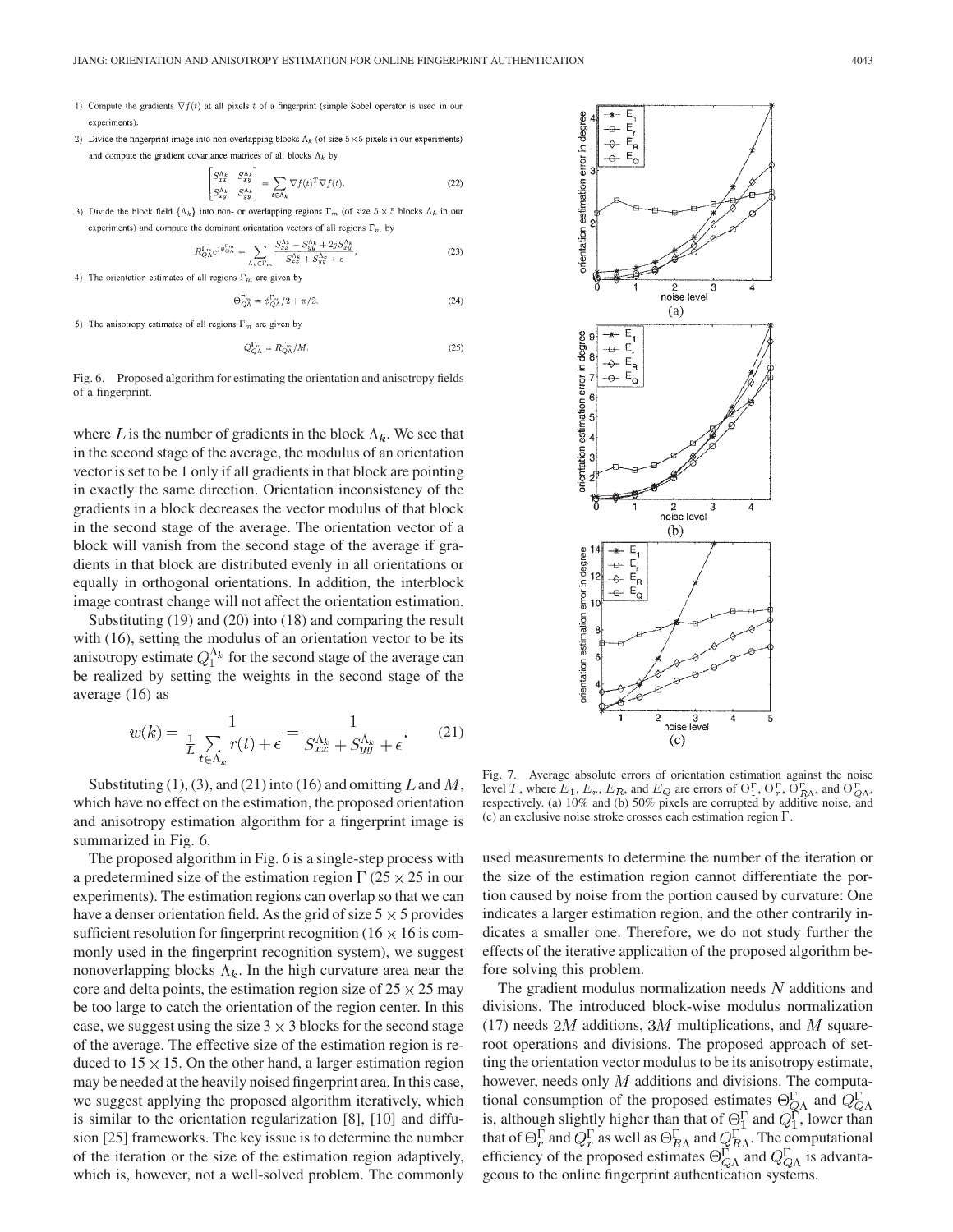

Fig. 8. Sample test images with  $T = 3$  used for Fig. 7(a)–(c), respectively.

For the oriented patterns in Fig. 2(a) and (b), the proposed method results in  $\Theta_{Q\Lambda}^{\Gamma} = 0^{\circ}$  and  $\Theta_{Q\Lambda}^{\Gamma} = 0.8809^{\circ}$ , respectively. The estimation error for Fig. 2(b) is, although slightly larger than that of  $\Theta_r^{\Gamma}$  (0.7690°), significantly smaller than that of  $\Theta_1^{\Gamma}$  (13.4574°). The anisotropy estimate  $Q_{\text{QA}}^{\Gamma}$  for Fig. 2(b)  $(0.8164)$  is smaller than that  $(0.8521)$  for Fig.  $2(a)$ , compared with  $Q_1^{\Gamma}$  values of 0.9139/0.8501 for Fig. 2(a) and (b). For the noise-free pattern in Fig. 3, the proposed  $\Theta_{Q\Lambda}^{\Gamma}$  has a bias of 0.9646°, compared with 1.0714° and 2.1871° of  $\Theta_1^{\Gamma}$  and  $\Theta_r^{\Gamma}$ , respectively. For images in Fig. 3(a),  $\Theta_{\text{QA}}^{\Gamma}$  achieves the average absolute error of 1.3085°, compared with  $1.4023$ ° and  $2.2521$ ° of  $\Theta_1^1$  and  $\Theta_r^1$ , respectively. For images in Fig. 3(b), the error of is 2.4980°, compared with 3.3551° and 2.7686° of  $\Theta_1^1$  and , respectively. The anisotropy estimates  $Q_{\text{OA}}^{\Gamma}$  for Fig. 3(a) and (b) are 0.7590 and 0.5764, respectively, compared with the corresponding  $Q_r^{\Gamma}$  values of 0.5155 and 0.4596. For Fig. 4(a) and (b),  $Q_{\text{QA}}^{\Gamma}$  is 0.8526 and 0.1036, respectively, compared with the corresponding  $Q_1^{\Gamma}$  values of 0.1117 and 0.8643. In addition, we noticed that the introduced  $\Theta_{RA}^{\perp}$  has higher errors than the proposed  $\Theta_{OA}^{\Gamma}$  with 1.3897° and 3.2200° for Fig. 3(a) and (b), respectively.

It is worth noting that the proposed orientation estimation achieves smaller error than the both  $\Theta_1^{\Gamma}$  and  $\Theta_r^{\Gamma}$  for both



Fig. 9. Average anisotropy estimates against the noise level  $T$  of images used for Fig. 7(a)–(c), respectively, where  $Q_1$ ,  $Q_r$ ,  $Q_R$ , and  $Q_Q$  in the legend are short forms of  $Q_1^{\Gamma}$ ,  $Q_r^{\Gamma}$ ,  $Q_{RA}^{\Gamma}$ , and  $Q_{OA}^{\Gamma}$ , respectively.

Fig. 3(a) and (b), as well as the noise-free pattern in Fig. 3. This is not a surprise because the proposed framework does not amplify weak noise (in the first stage of average) and suppresses not only the strong (in amplitude) noise but the dense (in occurrence) noise (in the second stage of average) as well. Furthermore, this new method does not lose the orientation inconsistency of gradients within the block (setting the modulus to be the anisotropy estimate instead of unity). It should be emphasized that the proposed orientation estimate  $\Theta_{\text{OA}}^{\Gamma}$  is not a simple compromise between the estimates  $\Theta_1^{\Gamma}$  and  $\Theta_2^{\Gamma}$ . Extensive experiments will demonstrate that further.

## IV. EXPERIMENTAL EVALUATION AND COMPARISON

In this section, we employ both synthetic images and real fingerprints to test the accuracy and noise robustness of the concerned orientation estimation approaches. In all experiments,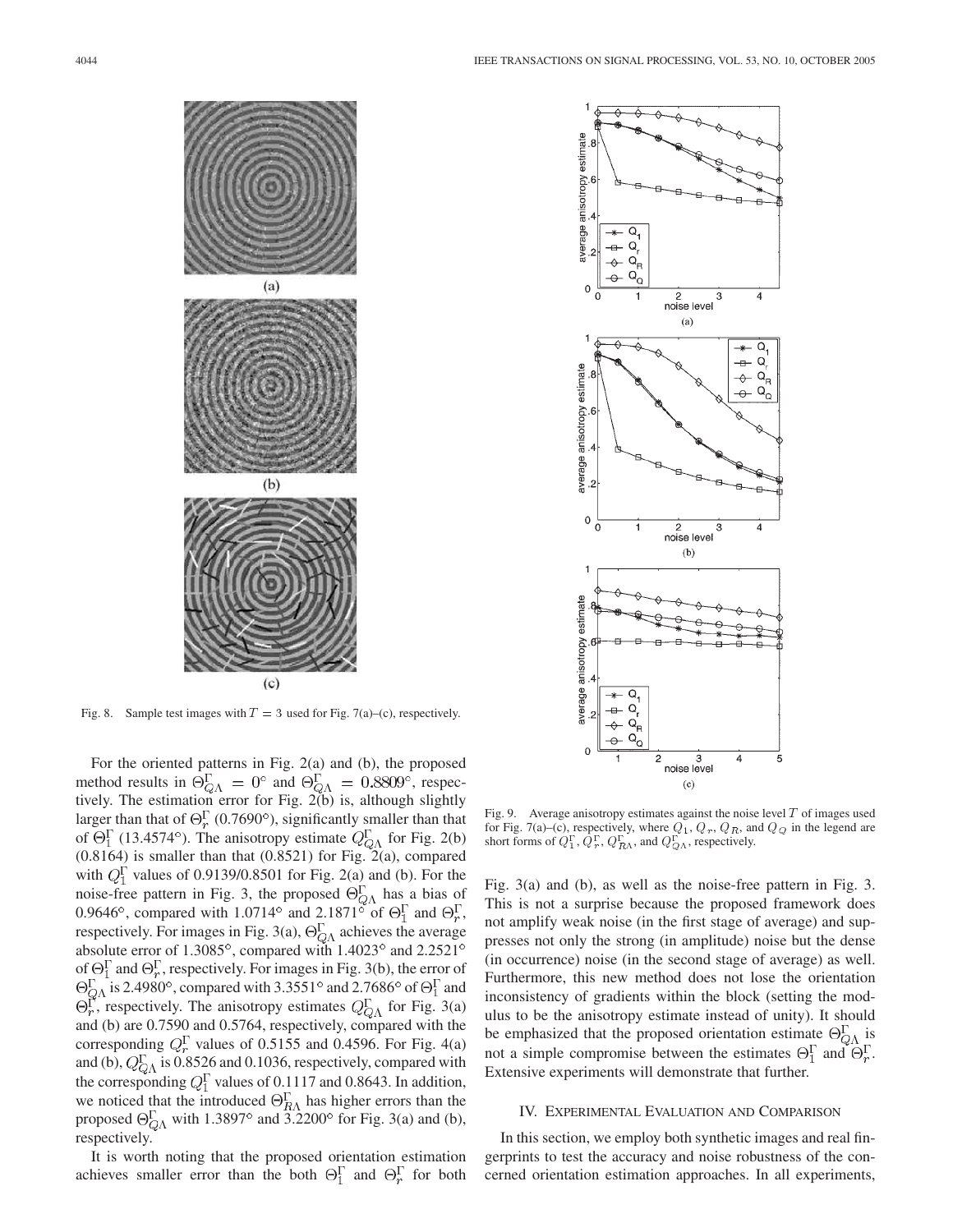



Fig. 10. Average absolute errors of orientation estimation against the noise occurrence probability, where  $E_1, E_r, E_R$ , and  $E_Q$  are errors of  $\Theta_1^{\Gamma}, \Theta_r^{\Gamma}, \Theta_{R\Lambda}^{\Gamma}$ , and  $\Theta_{\Omega}^{\Gamma}$ , respectively. (a)  $T = 2$ . (b)  $T = 3$ .

the sizes of the estimation region  $\Gamma$  and block  $\Lambda^k$  are  $25 \times 25$ and  $5 \times 5$ , respectively.

#### *A. Testing With Synthetic Images*

We synthesize the noise-oriented pattern as

$$
f(t) = \begin{cases} s(t), & \text{with probability } q \\ s(t) + n(t), & \text{with probability } p - p' \\ m(t) + n(t), & \text{with probability } p' \end{cases}
$$
 (26)

with  $p + q = 1$  and  $p' \leq p$ .  $n(t)$  is additive noise and  $m(t)$ exclusive noise. We simulate the additive oriented noise  $n(t)$  by short lines (5 pixels in length and 1 pixel in width) with random orientations. For oriented exclusive noise  $m(t)$ , we use lines of three pixels in width crossing over at least one estimation region  $\Gamma$  with random orientations. This stroke noise appears often in real fingerprints. Alternate circle ridges and valleys of width 6 with gray levels of  $-1$  and 1, respectively, are used to construct the oriented pattern. The constructed oriented pattern has size of  $252 \times 252$  so that for each image, 100 local dominant orientations are estimated with nonoverlapping estimation regions. The average absolute estimation error is computed over all estimation regions of 20 images with independent noise. We test orientation estimates  $\Theta_1^{\perp}, \Theta_r^{\perp}, \Theta_{RA}^{\perp}$ , and  $\Theta_{OA}^{\perp}$ , as well as the anisotropy estimates  $Q_1^{\rm I}$ ,  $Q_r^{\rm I}$ ,  $Q_{\rm RA}^{\rm I}$ , and  $Q_{\rm OA}^{\rm I}$ .

By setting  $p' = 0$ , images are only corrupted by additive noise  $n(t)$ . Noise gray level is evenly distributed in  $[-T, T]$ . Fig. 7(a) and (b) illustrates the average absolute errors of orientation estimation against T with  $p = 0.1$  and  $p = 0.5$ , respectively. They show that except for the case of  $p = 0.5 \& T > 4$ , the proposed



Fig. 11. Sample test images used for Fig. 10(a) with  $p = 0.7$  and Fig. 10(b) with  $p = 0.3$ , respectively.

orientation estimate  $\Theta_{Q\Lambda}^{\Gamma}$  outperforms the both conventional estimates  $\Theta_1^{\Gamma}$  and  $\Theta_r^{\Gamma}$ , where  $\Theta_{Q\Lambda}^{\Gamma}$  significantly outperforms  $\Theta_r^{\Gamma}$ for lower noise level and significant outperforms  $\Theta_1^{\Gamma}$  for higher noise level. We also see that the introduced  $\Theta_{RA}^{\Gamma}$  has about the same error as that of  $\Theta_{\text{QA}}^{\Gamma}$  for a low noise level, but its error increases as sharply as that of  $\Theta_1^{\Gamma}$  with the increase of T. Fig. 8(a) and (b) shows two sample images with  $T = 3$ : one for  $p = 0.1$ and the other for  $p = 0.5$ .

By setting  $p = p'$  and  $n(t) = 0$ , images are only corrupted by exclusive noise  $m(t)$ . The noise gray level is evenly distributed in  $[-T, T]$ . Each estimation region  $\Gamma$  has one and only one noise stroke crossing the region. The noise occurrence probability is 0.12. A sample image with  $T = 3$  is shown in Fig. 8(c). The average absolute errors of the orientation estimation against  $T$ are illustrated in Fig. 7(c). We see that the proposed  $\Theta_{\text{OA}}^1$  significantly outperforms all other estimates, except for  $T = 0.5$ , where  $\Theta_1^1$  is slightly better than  $\Theta_{\Omega}^1$ . The introduced  $\Theta_{\text{RA}}^1$  performs better than  $\Theta_r^1$  for all T values and better than  $\Theta_1^1$  for  $T > 1.5$ . Fig. 7 also clearly shows the pros and cons of gradient normalization versus linear average.

Fig. 9(a)–(c) illustrates the average anisotropy estimates against  $T$  with noise conditions that are the same as those in Fig.  $7(a)$ –(c), respectively. While all anisotropy estimates monotonously decrease with the increase of the noise level,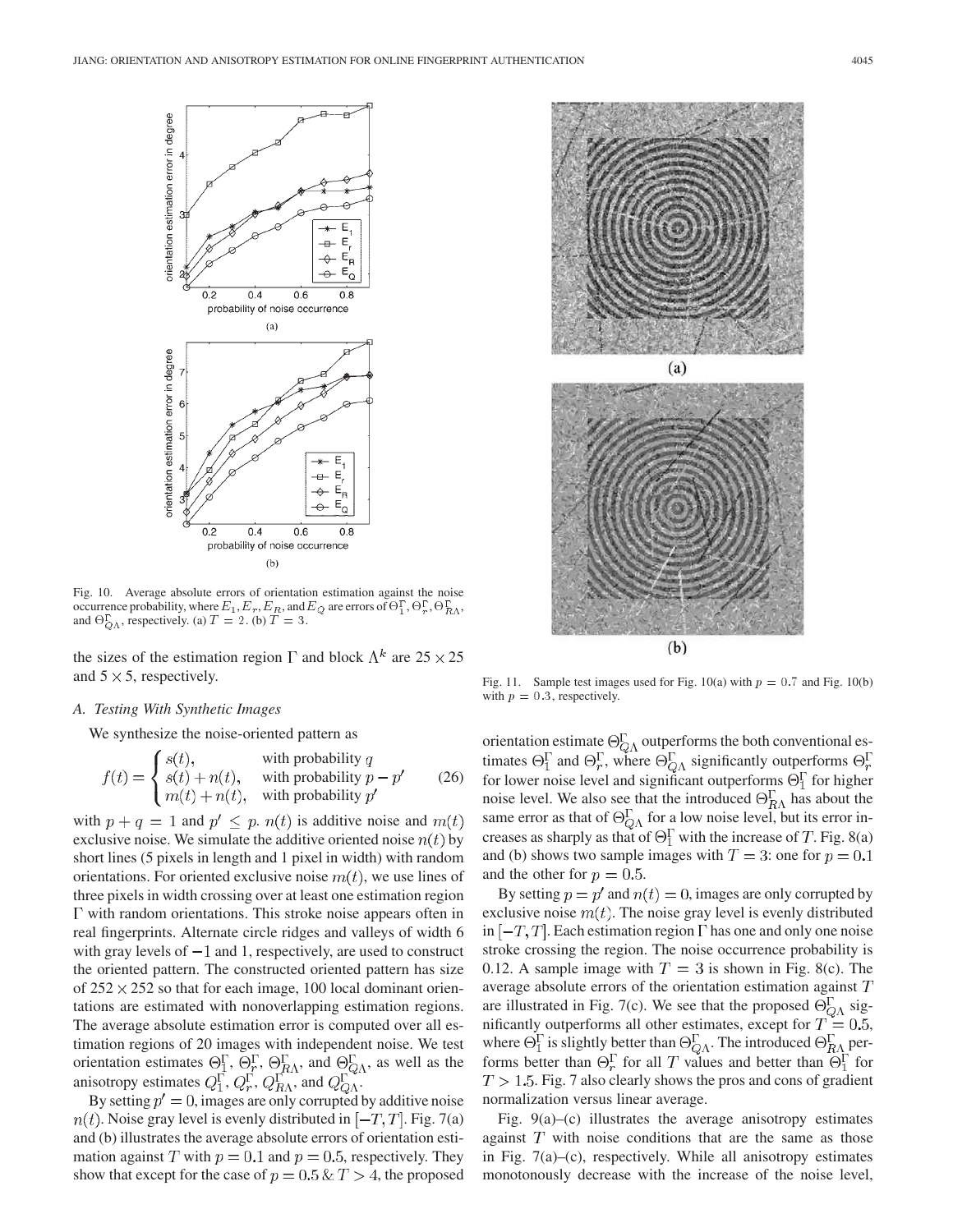

Fig. 12. Average discriminant values against the noise occurrence probability, where  $D_1$ ,  $D_r$ ,  $D_R$ , and  $D_Q$  in the legend are short forms of  $\mathcal{D}_1^{\Gamma}$ ,  $\mathcal{D}_r^{\Gamma}$ ,  $\mathcal{D}_{RA}^{\Gamma}$ , and  $\mathcal{D}_{\mathcal{O}\Lambda}^{\Gamma}$ , respectively. (a)  $\tilde{T} = 2$ . (b)  $T = 3$ .

is always lower, and  $Q_{RA}^{\perp}$  is always higher than  $Q_1^{\perp}$  and . From Fig. 9,  $Q_{\text{OA}}^1$  and  $Q_1^1$  show a higher sensitivity to noise levels than  $Q_r^1$  and  $Q_{RA}^1$ . Although  $Q_1^1$  performs well for the constant contrast of the "signal" pattern, its problems were shown in Figs. 2 and 4 in the previous section.

Another test image of size  $352 \times 352$  consists of an oriented pattern  $\circ$  in Fig. 8 of size 252  $\times$  252 as foreground, located in the center of the image and the background  $\beta$  with a constant gray level of 1. Noise stroke  $m(t)$  with length of 101 is injected into the image. Then, noise  $n(t)$  is added to the image. Gray levels of both kinds of noise are evenly distributed in  $[-T, T]$ . The stroke occurrence probability is fixed as  $p' =$  $0.1p$ . Fig. 10(a) and (b) illustrates the average absolute errors of the foreground orientation estimates against p with  $T = 2$ and  $T = 3$ , respectively. Fig. 10(a) and (b) demonstrates that the proposed orientation estimation approach significantly outperforms other approaches. Fig. 11(a) and (b) shows two sample images: one for  $T = 2 \& p = 0.7$  and the other for  $T = 3 \& p = 0.7$ 0.3.

One of the important applications of the anisotropy estimate is the segmentation of the image into the oriented pattern and the background. The capability of discriminating between oriented and noise patterns is therefore a good indicator of how good an anisotropy estimate is. We define the discriminant as

$$
\mathcal{D}_x^{\Gamma} = \frac{\left[\mathcal{M}\left(Q_x^{\Gamma} | \Gamma \in \mathcal{O}\right) - \mathcal{M}\left(Q_x^{\Gamma} | \Gamma \in \mathcal{B}\right)\right]^2}{\mathcal{V}\left(Q_x^{\Gamma} | \Gamma \in \mathcal{O}\right) + \mathcal{V}\left(Q_x^{\Gamma} | \Gamma \in \mathcal{B}\right)}\tag{27}
$$



Fig. 13. Two real fingerprints and orientation fields, where the left and right parts show  $\Theta_1^{\Gamma}$  and  $\Theta_{\Omega\Lambda}^{\Gamma}$ , respectively.



Fig. 14. Two real fingerprints and orientation estimates where visible difference can be found. Unmarked lines and lines marked by circles and dots represent  $\Theta_{QA}^{\Gamma}$ ,  $\Theta_1^{\Gamma}$ , and  $\Theta_r^{\Gamma}$ , respectively.

where  $\mathcal{M}(\cdot)$  and  $\mathcal{V}(\cdot)$  are the mean and variance operators, respectively. The employed estimation method is indicated by  $x$ .  $\Gamma \in \mathcal{O}$  if  $\Gamma$  has more pixels of the oriented pattern than those of the background. Otherwise,  $\Gamma \in \mathcal{B}$ . Fig. 12(a) and (b) illustrates the average discriminants against  $p$  of images used for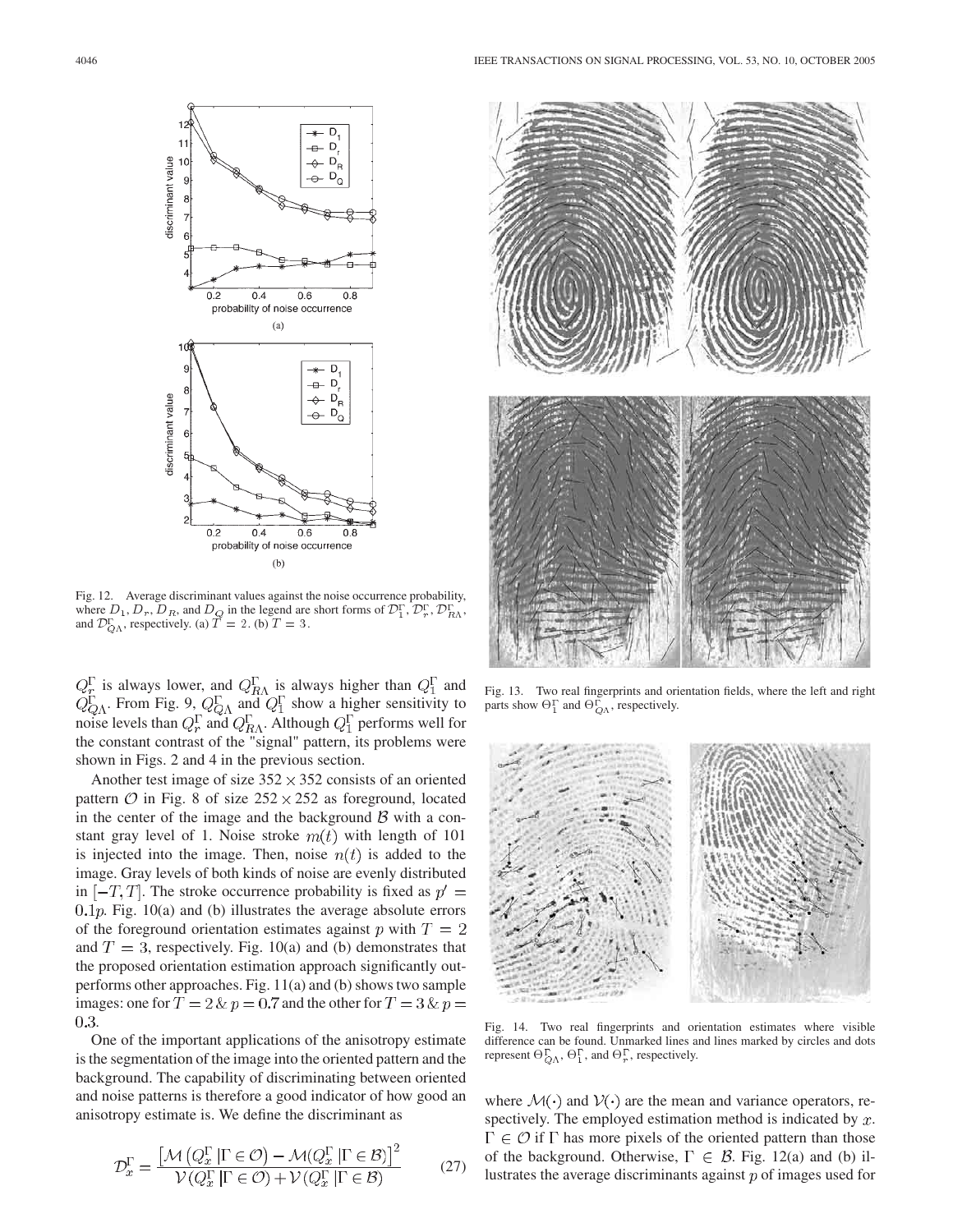

Fig. 15. ROC curves of fingerprint verification algorithms using different orientation and anisotropy estimates for databases (a) Db1\_a, (b) Db2\_a, (c) Db3\_a, and (d)  $Db2_a^*$ . Equal errors FMR = 0.01, 0.001, and the curve endings are marked by  $*, \Box$ , and  $\circ$ , respectively, for the linear, gradient normalizing, and proposed methods.

Fig. 10(a) and (b), respectively. They demonstrate that the proposed anisotropy estimate  $Q_{Q\Lambda}^{\Gamma}$  is much better in discriminating the oriented pattern from the noise pattern than the conventional estimates  $Q_1^{\Gamma}$  and  $Q_r^{\Gamma}$ .

#### *B. Testing With Sample Real Fingerprints*

It is difficult to measure the estimation accuracy quantitatively for real fingerprints. We plot the orientation estimates by oriented lines and superimpose them on the real fingerprint. In this way, some large orientation estimation errors can be visible. Fig. 13 shows good (top) and bad (bottom) fingerprints and the orientation estimates  $\Theta_1^{\perp}$  (left) and  $\Theta_{\Omega}^{\perp}$  (right).

For the good fingerprint,  $\Theta_{\Omega}^1$  is better than  $\Theta_1^1$  in the high curvature area above the core point. The "signal" orientation in the estimation region is not constant in the high curvature area. The desired orientation estimate in this case is usually the mean of the gradient orientations rather than the mean of the gradient vectors. Therefore, the proposed method usually performs better than the linear average method in the high curvature area. If the estimation concern is only to catch the mean of the orientation distribution, the gradient normalization should be slightly better than the proposed method. This was shown by the orientation estimates of  $\Theta_{\text{OA}}^{\text{I}} = 0.8809^{\circ}, \Theta_{r}^{\text{I}} = 0.7690^{\circ}$ , and  $\Theta_1^{\perp} = 13.4574^{\circ}$  for Fig. 2(b). For the bad fingerprint, we

can see a large number of orientation estimates  $\Theta_{Q\Lambda}^{\Gamma}$  visibly better than  $\Theta_1^{\Gamma}$ . There are a small number of blocks where  $\Theta_{OA}^{\Gamma}$ is inferior to  $\Theta_1^{\Gamma}$ . This is because noise, although small in amplitude, densely occurs, whereas the ridge-valley structure, although strong in amplitude, sparsely appears so that noise is not well suppressed by the linear smoothing step of the proposed method in the small blocks  $\Lambda_k$ . The problem can be solved by increasing the size of  $\Lambda_k$ . Fig. 14 shows another two fingerprints, where  $\Theta_{\Omega}^{\Gamma}$  (unmarked lines) and  $\Theta_{1}^{\Gamma}$  (lines marked by circles) are plotted if and only if  $|\Theta_{\text{OA}}^{\Gamma} - \Theta_1^{\Gamma}| > 11.25^{\circ}$ , and and  $\Theta_r^{\perp}$  (lines marked by dots) are plotted if and only if . Fig. 14 demonstrates that the proposed orientation estimate  $\Theta_{\Omega}^{\Gamma}$  is visibly more robust to low-quality fingerprints than the two conventional estimates  $\Theta_1^{\Gamma}$  and  $\Theta_n^{\Gamma}$ .

# *C. Verification Testing With Large Real Fingerprint Database*

The local dominant orientation is a crucial parameter for fingerprint verification algorithms. The verification performance on the large database will objectively reflect the robustness of the orientation estimation. The verification algorithm [4], [28] is used in the testing, which consists of two parts, i.e., minutia extraction and minutia matching. Four fingerprint databases [29], [30] containing 3200 real fingerprints are used in the experiment, two of which (FVC2002 Db1 a and Db2 a) were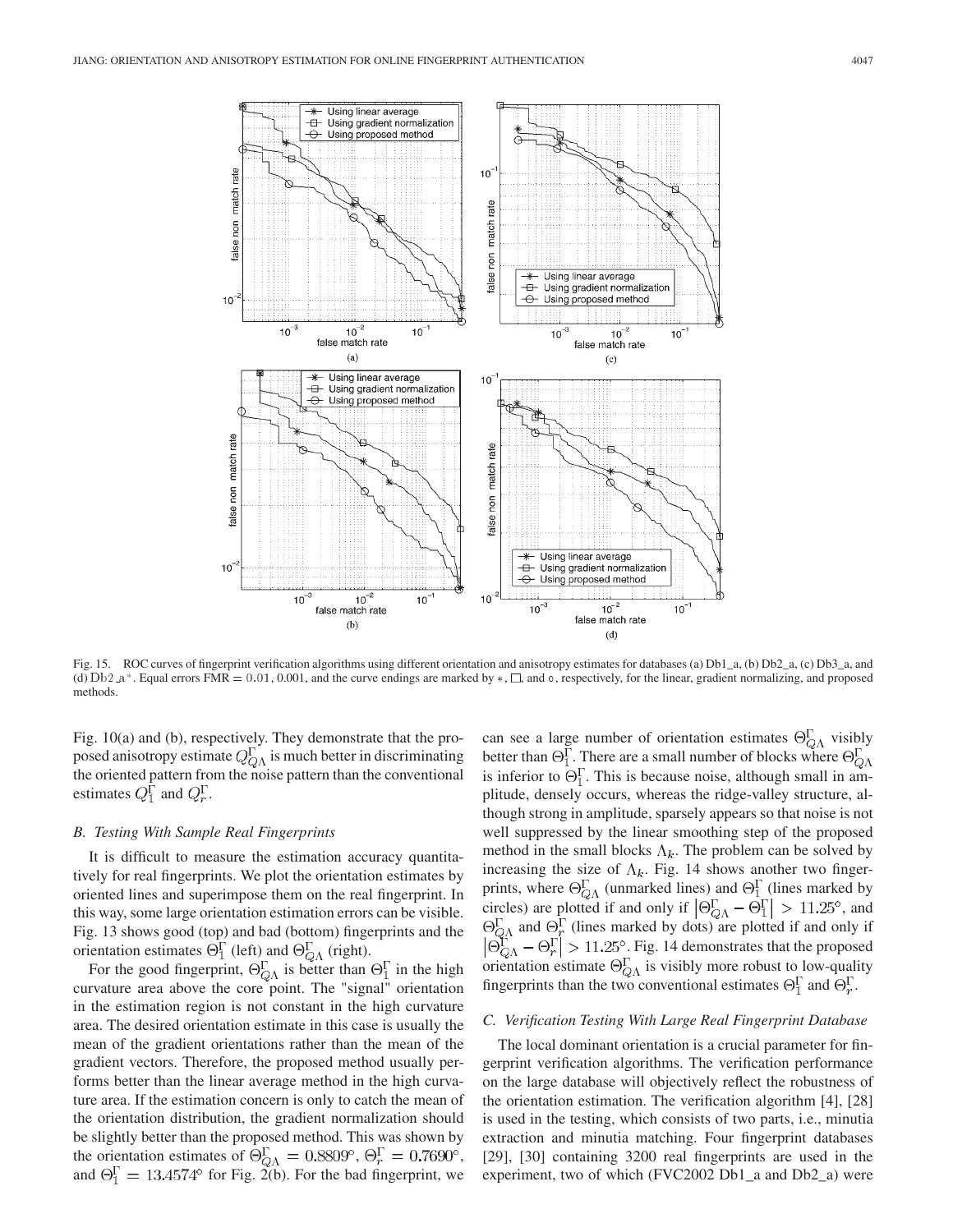TABLE I EQUAL ERRORS OF VARIOUS METHODS AND DATABASES/AVERAGE ENROLL TIME IN MILLISECONDS FOR Db1<sub>-a</sub>

| method        | Dh <sub>1</sub> a | $Db2_a$ | $Db3_a$ | $Dh2a*$ |
|---------------|-------------------|---------|---------|---------|
| linear        | 2.39/31.3         | 2.57    | 6.78    | 3.32    |
| normalization | 2.52/33.8         | 3.19    | 8.46    | 3.72    |
| proposed      | 1.93/31.5         | 1.89    | 5.88    | 2.49    |

captured by optical sensors, and the other two (FVC2002 Db3\_a and FVC2000 Db2\_a, denoted by  $Db2.a^*$ ), were captured by capacitive sensors. The performance evaluation procedure of FVC2002 is adopted. However, unlike FVC2002, which allows a database-specific configuration file, the algorithm is not optimized for specific database. Orientation is estimated every 5 pixels along  $x$ - and  $y$ -coordinates with a fixed window size of 25  $\times$  25. We integrate the estimates  $\Theta_1^{\Gamma}, Q_1^{\Gamma}, \Theta_r^{\Gamma}, Q_r^{\Gamma}$ and  $\Theta_{\text{QA}}^{\Gamma}$ ,  $Q_{\text{QA}}^{\Gamma}$  into the algorithm and test the respective fingerprint verification performances with the four databases. The algorithm was executed under Windows XP Professional O.S. on a HP xw4100 (Intel Pentium 4 at 3.0 GHz) PC.

Fig. 15 shows the receiver operating curves, and Table I records the equal errors for the various methods and databases and the average enroll time for Db1\_a. The average matching time of all methods is 0.62 ms for Db1\_a. The enroll and verification use the same minutia extraction algorithm so that the verification time is the enroll time plus matching time. We see that the proposed method increases the verification time by only 0.6%, whereas the gradient normalization is increased by 7.8% from that with the linear average (31.92 ms). There is therefore no problem in applying the proposed method in an online fast fingerprint verification system. Fig. 15 and Table I demonstrate that the proposed orientation estimation method consistently improves the fingerprint verification accuracy for all operating points, although the improvement at some points is small. As the employed verification algorithm is a very fast algorithm that only uses minutiae in the matching, the verification error caused by the extremely small number of minutiae in the common area of the template and input fingerprints, which is the major part of the verification error for the four FVC databases based on our observation, cannot be reduced by the proposed orientation estimation method. In addition, some problems caused by heavy noise in a large area cannot be well solved by the proposed method with a predetermined smoothing window size. Some recursive orientation regularization frameworks with adaptively enlarged window size [8], [10] can be incorporated to solve such problems. However, using an anisotropy estimate to determine the window size may worsen the orientation estimation in the high curvature area, which, similar to the noisy area, also reduces the anisotropy. Therefore, we do not implement the recursive orientation regularization approach in the fingerprint verification algorithm before finding an effective way to determine the adaptive smoothing window size.

#### V. CONCLUSION

Fingerprint local orientation estimation is a crucial step for the whole recognition system. This paper analyzes the noise robustness of the gradient-based orientation estimation methods that are widely used in the fingerprint authentication system. The characteristics of the corresponding anisotropy estimates are studied as well. It shows that the gradient modulus normalization has both advantages and disadvantages. Its pros and cons in the orientation and anisotropy estimation are presented. A two-stage averaging framework with block-wise modulus handling of the orientation vector is introduced to inherit the merits of the both linear and normalized vector averaging. We further propose to set the modulus of an orientation vector to be its anisotropy estimate instead of unity so that the orientation inconsistency of gradients is included in the second stage of averaging. These two measures improve the noise robustness of the fingerprint local dominant orientation estimation. Furthermore, the proposed approach leads to an improved anisotropy estimate that reflects the characteristics of the fingerprint more effectively. In addition, the approach requires fewer computation operations than the gradient modulus normalization and even less than the block-wise modulus normalization. This gives the advantage to the online application of a fingerprint authentication system. Extensive experiments using both synthetic images and real fingerprints verify the feasibility of the proposed approach and demonstrate its robustness to noise and low-quality fingerprints. It outperforms the conventional linear and normalized averaging methods as well as the block-wise modulus normalization approach. The developed technique improves the robustness of a fingerprint authentication system to low-quality fingerprints, which is crucial for the system's massive application, such as securing multimedia.

#### **REFERENCES**

- [1] U. Uludag and A. K. Jain, "Multimedia content protection via biometrics-based encryption," in *Proc. Int. Conf. Multimedia Expo*, Baltimore, MD, Jul. 2003.
- [2] D. Maltoni, D. Maio, A. K. Jain, and A. Prabhakar, *Handbook of Fingerprint Recognition*. New York: Springer, 2003.
- [3] L. Hong, Y. Wan, and A. K. Jain, "Fingerprint image enhancement: Algorithm and performance evaluation," *IEEE Trans. Pattern Anal. Machine Intell.*, vol. 20, no. 8, pp. 777–789, Aug. 1998.
- [4] X. D. Jiang, W. Yau, and W. Ser, "Detecting the fingerprint minutiae by adaptive tracing the gray level ridge," *Pattern Recogn.*, vol. 34, no. 5, pp. 999–1013, May 2001.
- [5] D. Maio and D. Maltoni, "Direct gray-scale minutiae detection in fingerprints," *IEEE Trans. Pattern Anal. Machine Intell.*, vol. 19, no. 1, pp. 27–39, Jan. 1997.
- [6] A. K. Jain, S. Prabhakar, and L. Hong, "A multichannel approach to fingerprint classification," *IEEE Trans. Pattern Anal. Machine Intell.*, vol. 21, no. 4, pp. 348–359, Apr. 1999.
- [7] R. Cappelli, A. Lumini, D. Maio, and D. Maltoni, "Fingerprint classification by directional image partitioning," *IEEE Trans. Pattern Anal. Machine Intell.*, vol. 21, no. 5, pp. 402–421, May 1999.
- [8] A. K. Jain, L. Hong, and R. Bolle, "On-line fingerprint verification," *IEEE Trans. Pattern Anal. Machine Intell.*, vol. 19, no. 4, pp. 302–314, Apr. 1997.
- [9] A. Almansa and T. Linderberg, "Fingerprint enhancement by shape adaptation of scale-space operators with automatic scale selection," *IEEE Trans. Image Process.*, vol. 9, no. 12, pp. 2027–2042, Dec. 2000.
- [10] A. K. Jain, L. Hong, S. Pankanti, and R. Bolle, "An identity-authentication system using fingerprints," *Proc. IEEE*, vol. 85, no. 9, pp. 1365–1388, Sep. 1997.
- [11] A. M. Bazen and S. H. Gerez, "Segmentation of fingerprint images," in *Proc. 12th Annu. Workshop Circuits, Syst. Signal Process.*, Nov. 2001.
- [12] E. Lim, X. D. Jiang, and W. Yau, "Fingerprint quality and validity analysis," in *Proc. IEEE Int. Conf. Image Process.*, vol. 1, Rochester, NY, Sep. 2002, pp. 469–472.
- [13] M. Kass and A. Witkin, "Analyzing oriented patterns," *Comput. Vision, Graphics, Image Process.*, vol. 37, no. 3, pp. 362–385, 1987.